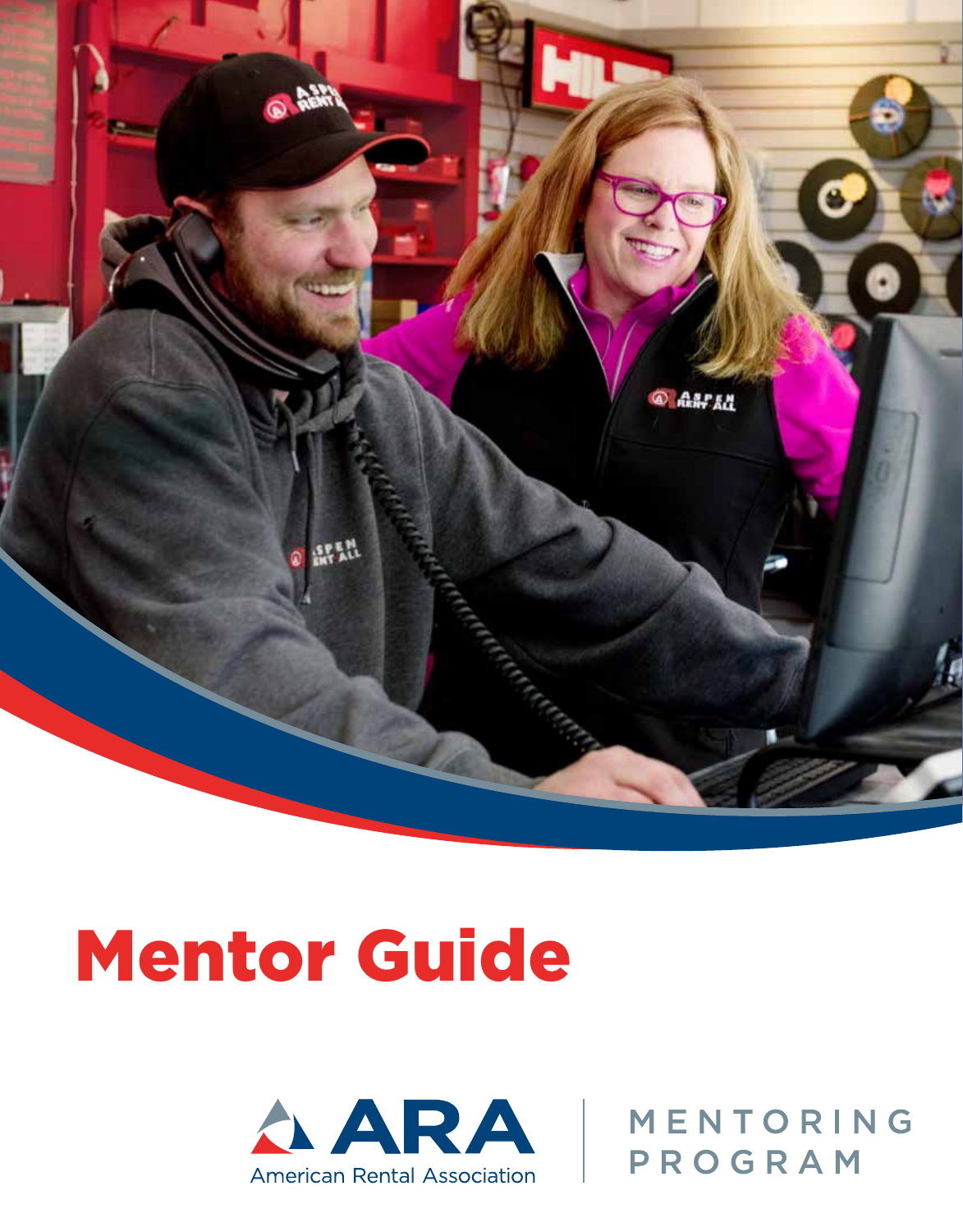



### **INTRODUCTION**

Welcome to the ARA Mentorship Program. Thank you for volunteering to be a mentor and advance the career of another individual in the rental industry. This document, in addition to the handbook, will help prepare you to mentor an individual enrolled in the ARA Mentorship Program. Mentoring provides an opportunity to walk next to someone as they learn the requisite skills to function in their role or advance to a new role. This relationship is based on respect and guidance as the mentee tries to perform their tasks well. You will discuss a variety of topics, give insights on how to handle situations, learn new skills and advance the mentee's career.

# **Mentor Guide**

## **MENTOR — ROLES, RESPONSIBILITIES AND TECHNIQUES**

#### **PROFESSIONALISM**

As a mentor, you must always act professionally and ethically.

- Recognize that the relationship is reciprocal. Mentoring is about helping each other grow.
- Do not exploit the position or work ethic of the mentee. This means that you should not ask for special favors or use them for your political gain. There should be no hidden agendas.
- Never cross professional boundaries. You will be spending time together, but do not become personally involved. Do not lend money, become romantically involved, etc.
- Be careful with what kind of advice you give to the mentee. Other people, such as the mentee's supervisor, may be providing different guidance.
- Help the mentee problem solve, but do not encourage over-dependence.
- Be respectful of the mentee's uniqueness. They may discover an alternative way of doing something.
- Unless the mentee is planning on harming themselves or others, you should keep the content of your conversations confidential.
- Emphasize safety All advice or guidance given should follow safe operating procedures.

#### **COMMUNICATING WITH MENTEES**

Mentors and mentees must be clear and upfront about what the mentee hopes to gain from participating in the ARA Mentoring Program. How will that be accomplished? What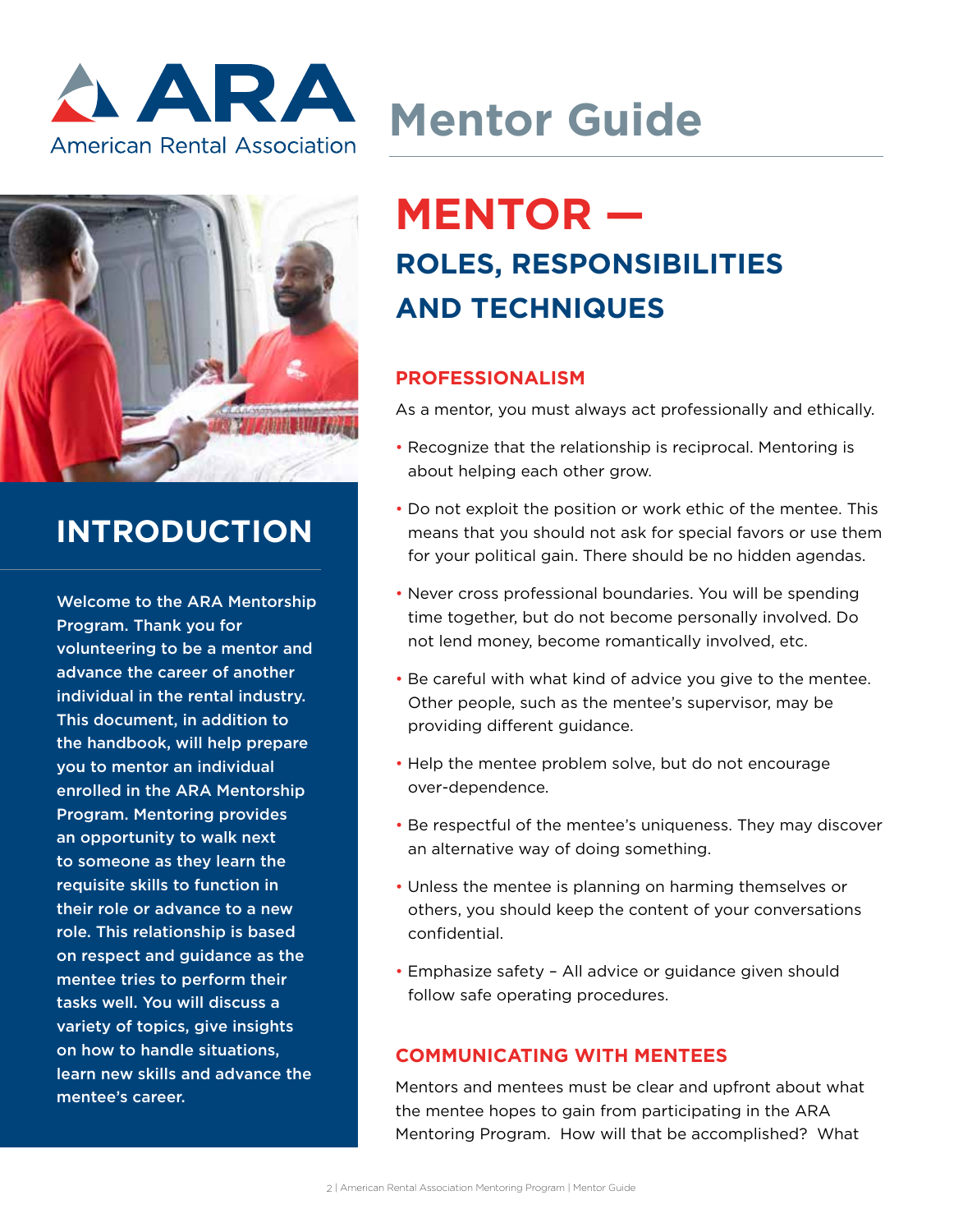topics will be discussed? What kind of help will be given? What does it mean to be punctual and reliable? What boundaries need to be respected? Think about these items before you meet with the mentee for the first time.

At the same time, mentors should follow the advice of the Harvard Business Review: "Mentors need to be givers of energy, not takers of it." This relationship is about helping the other person grow, so focus on the questions and topics at hand. Your role is to give them support and encouragement. For this reason, communicating with the mentee should be positive and constructive. Scolding and sarcasm do not build trust. Your aim is to build rapport early on and consistently. Instead of jumping right into management topics, develop a stronger relationship with the mentee by asking ice-breaking questions. "How is your day going?" is a simple way of showing that you care about the whole person, not just the mentor program.

If the mentee makes a mistake or disappoints you, how do you handle it? "Crucial Confrontations: Tools for Resolving Broken Promises, Violated Expectations, and Bad Behavior" by Kerry Patterson, Joseph Grenny, Ron McMillan and Al Switzler recommends the following:

- • **Choose if you want to say something.** Is the problem significant enough? Will the mentee learn from natural consequences, or do you have to guide them through the understanding and processing of the mistake?
- **Don't make assumptions.** The story may be bigger or more complicated than you originally thought. Keep your mind open for other possibilities or perspectives. Ask yourself, "Why would the mentee – someone I trust and respect – do or say this?"
- **Talk with the mentee about the gap you see.** What was the expected behavior? What happened instead? Stick to facts and what they



appear to be. Maybe there is something you still don't understand about what happened.

- **Diagnose why there was a problem.** Was the mentee unmotivated, or were they unable? Figuring out the difference between motivation and ability will help you troubleshoot the issue. If they were unmotivated, ask why. There may be a good reason why they didn't want to do it. If they were unable, help them move the obstacle.
- **Make a plan.** Once the problem has been diagnosed, work with the mentee to come up with a plan. This is something you should both build and agree upon. Be very specific about accomplishing the plan, and by when.
- • **Follow up with the mentee.** Prepare the mentee with a specific time and date that something should happen. Make sure to follow up.

#### **HOW TO GIVE INFORMATION TO MENTEES**

Since you have management experience in the equipment and event rental industry, you are a valuable source of information for the mentee. Your experience provides context and history to issues in a way that deepens the mentee's understanding of the industry. Instead of focusing on the plain facts, such as how much revenue the company is making or how many pieces move through the department,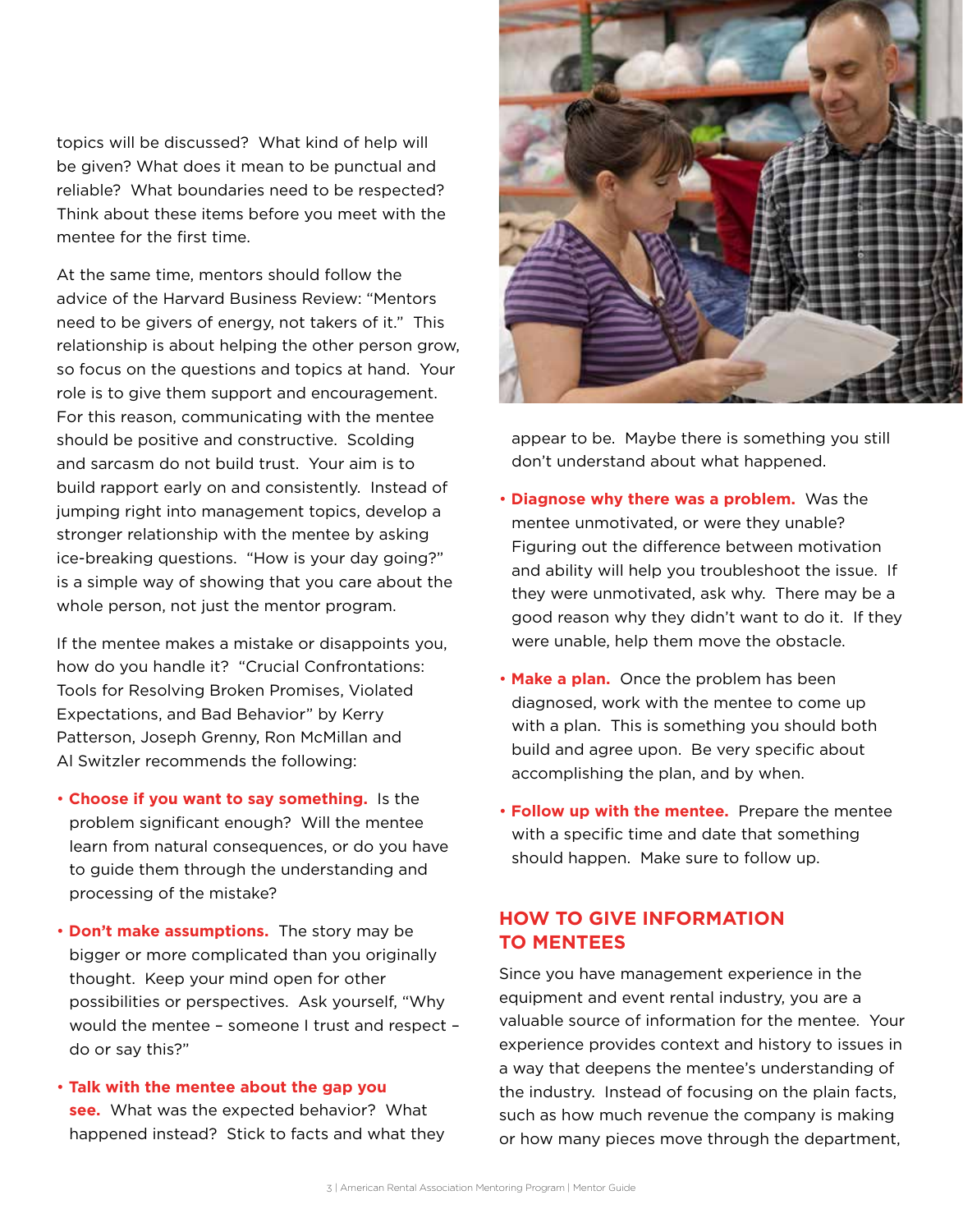

you can describe trends and patterns you see. How does this compare to a month ago? Year ago? 5 years ago? 15 years ago? Since you are employed by different companies, you can compare successes and challenges. Giving insight is one of the most valuable gifts you can give.

#### **HELPING MENTEES SOLVE PROBLEMS**

One of your responsibilities as a mentor is to help a mentee troubleshoot problems. You must resist, however, the temptation of telling them what to do. This enables the mentee to think through the problem, brainstorm with you and choose what they are going to do. Asking the simple question, "What do you think it'll take to fix this?" puts the onus on the mentee while respecting the fact that they are closer to the problem than you are. You can say, "You've been working on the problem. What do you think needs to be done?" As "Crucial Confrontations" states, "A solution that is tactically inferior, but has the full commitment of those who implement it, may be more effective than one that is tactically superior but is resisted by those who have to make it work." The mentee needs to own their decisions, especially when it comes to hard calls, such as disciplining an employee or making a significant change in their department or company. According to "Crucial Confrontations", there are three pitfalls to avoid:

**1) Helping a problem solver with a biased answer.**  Avoid hard-to-resist suggestions such as, "So you haven't been able to get in touch with the customer? Here's an idea: Drive over to their office and wait until they return. What do you think?" Even though it sounds like a suggestion, the question actually translates into telling the mentee what to do.

- **2) Hinting at a solution.** The mentee may have some good suggestions, but if you only focus on leading them to your solution, then you will miss the benefit of mutual brainstorming. Instead of shaking your head, frowning, and dropping hints, help the mentee think about the positive and negative consequences of their ideas.
- **3) Telling the mentee that managers always have the solution.** This is a common misconception about management, and your task is to help help the mentee think outside of the box. Managers exist to bring the right people together and move all of them toward a common goal.

#### **MOTIVATING MENTEES**

Motivation is an interesting concept. The mentee has to care as much, if not more, than you about completing the ARA Mentoring Program; however, there are things you can do to help the mentee along the way. First and foremost is encouragement. Confronting issues, disciplining people and making hard decisions is difficult, and if done correctly, always requires deep thought and courage. Spontaneous and specific praise has an enormous effect, especially when it comes from a respected mentor.

You can also motivate the mentee by implementing a handful of techniques suggested in "Influencer: The New Science of Leading Change" by Joseph Grenny, Kerry Patterson, David Maxfield, Ron McMillan and Al Switzler: